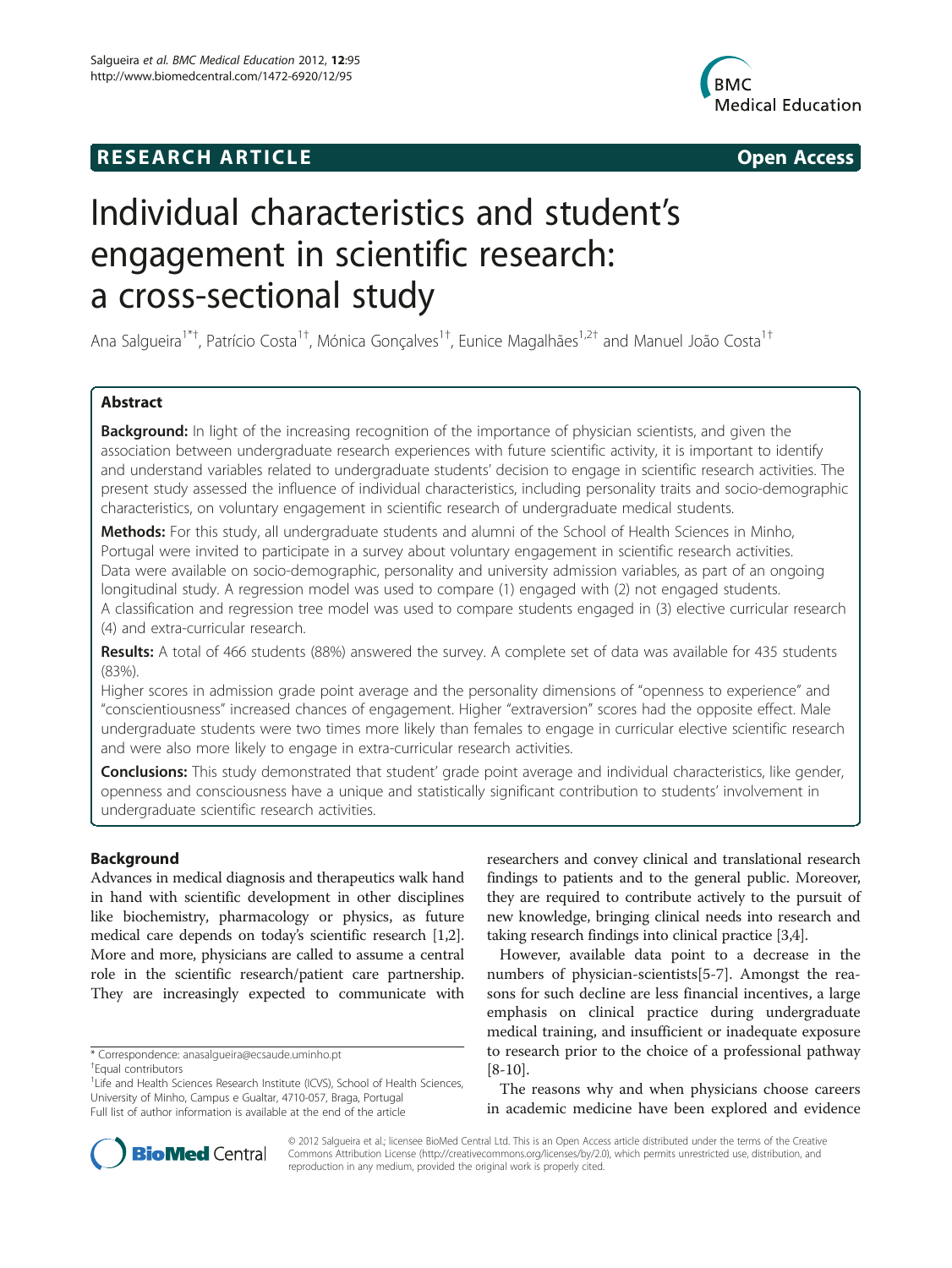has been found connecting graduate and postgraduate research [\[11\]](#page-7-0): (a) participating in research methodology courses and more positive attitudes towards science and scientific research in medicine [\[12,13](#page-7-0)]; (b) participating in required research experiences and publishing research reports [[14,15](#page-7-0)] or participating in postgraduate research [[16](#page-7-0)]; (c) engaging in intensive research experiences and receiving a faculty appointment with research responsibility [[17](#page-7-0)] and (d) publishing research as an undergraduate medical student and/or pursuing an MD/PhD and choosing academic medicine [[5,18](#page-7-0)-[20\]](#page-8-0). Evidence also shows that engagement in undergraduate extra-curricular scientific activity results in a higher rate of publication after graduation [[21](#page-8-0)].

Medical schools can provide undergraduate students with opportunities to engage in research and thus have an important role in nurturing the interests and in developing the research skills of future physicians. Previous studies show that limitations in time, lack of mentors, insufficient training in research methodologies, and a perception that the undergraduate student's research work is not properly recognized are amongst the factors that discourage medical students from pursuing undergraduate research activities [\[9](#page-7-0),[22](#page-8-0)].

Research in Higher Education has revealed that undergraduates' career choices, attitudes, values, and future behaviors are deeply influenced by what students do during college [[23](#page-8-0),[24](#page-8-0)] and that individual variables, like gender or parental education, are associated with undergraduate students' engagement in extra-curricular activities [[23,25\]](#page-8-0). Also, personality traits have been shown to have predictive validity regarding outcomes like behavior [[26\]](#page-8-0), academic performance in medical students [\[27](#page-8-0)-[29](#page-8-0)] and medical specialty choice [[30-32](#page-8-0)]. Surprisingly, the influence of undergraduate medical students' individual characteristics on their involvement in research activities has not deserved attention. Current literature on student engagement in scientific research focuses on programs and how they can contribute to the pipeline for physician scientists. Identifying the individual variables that mediate this behavior is important to understand how engagement in research can be enhanced.

Our aim in this study was to assess the influence of individual characteristics, including personality traits and socio-demographic characteristics, on voluntary engagement in scientific research of undergraduate medical students.

## Methods

## Institutional context

The study took place in the School of Health Sciences at the University of Minho, Portugal (ECS/UM). Having a built-in research institute, the school explicitly emphasizes to students the importance of research and offers

them opportunities to engage by: i) promoting researchrelated activities within the curriculum, ii) challenging students to engage in scientific activities during curricular electives and iii) providing opportunities for extracurricular research activities.

The independent variables in this study - personality, socio-demographic factors and University admission grade point average (GPA) - are available from the start of the medical school (2001) as part of an ongoing longitudinal study in which this research project was included. The Portuguese Data Protection Authority approved the longitudinal study. Participation in the longitudinal study is voluntary, confidential and written informed consent is asked, of all participants, every time a new piece of data is collected, and is to be integrated in the study. All data is anonymised before analysis.

## Variables, instruments and data collection procedures Independent variables

Personality measurements were obtained with the Portuguese version of NEO-FFI (NEO Five-Factor Inventory). NEO-FFI is a shortened version of the NEO PI-R [\[33,34](#page-8-0)] and measures 5 dimensions of personality (openness, conscientiousness, extraversion, agreeableness, and neuroticism) using a 5 point likert scale (from 0 - strongly disagree to 4 - strongly agree) with 12 items for each dimension. Scores for each dimension range from 0 to 48. The Portuguese version of NEO-FFI [\[35](#page-8-0)] includes 60 items with Cronbach's Alpha ranging from 0.71 (Openness) to 0.81 (Conscientiousness) and corroborates the well-established reliability, factorial structure, and crosscultural communalities of personality according to gender, age, and educational differences. The surveys on sociodemographic variables (gender, age, parents' education background – 1st or 2nd generation student) and University admission data (choosing the ECS/UM as the 1st option, GPA - scores ranging from 0–200 used to rank students for university access) were custom-made by the research team. To measure the number of opportunities each student had to participate in undergraduate research, we created a variable called "total of opportunities" corresponding to the number of years the student was in the school, until the time of this study. These surveys are collected annually at the beginning of every academic year for each new cohort, either online or on paper.

## Dependent variables

We asked students if they had ever been involved in undergraduate scientific research activities. All the research activities covered by the survey implied a choice made by the student to engage in scientific research either (1) as part of their curriculum (during elective curricular areas units that take place every year and allow the students to choose between research, clinical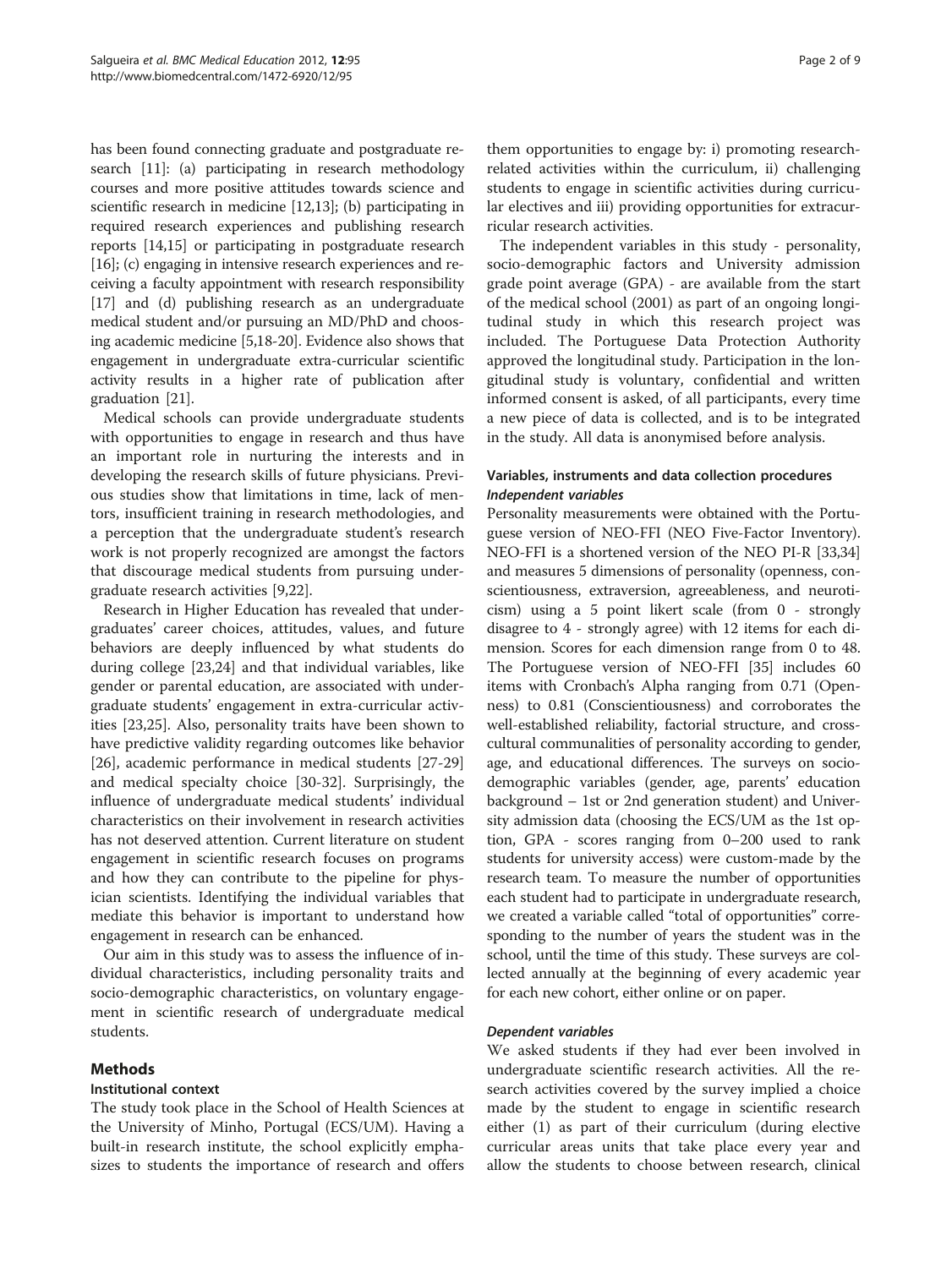rotations, or social/humanitarian work), or (2) as an extra-curricular activity such as (2.1) summer laboratory rotations as part of the application requirements for the MD-PhD program, (2.2) one full year part-time research scholarships for students or (2.3) on their own venture. Research type, frequency, and duration of participation were not taken into consideration in this study. Students were categorized into two groups: (i) unengaged students with no involvement in undergraduate scientific research activities and (ii) engaged students with involvement in undergraduate scientific research activities, either extra-curricular or elective, at least once (if they had at least one positive answer for any of the types of participation). Additionally, we divided all the "engaged students" into two groups according to the type of undergraduate scientific research activities: elective curricular (CA) or extracurricular (ECA). As the two groups are not mutually exclusive (some students engaged curricular research activities, as well as extra-curricular), all the students with at least one extra-curricular research activity were included in the second group. Self-reported information in the participation survey was manually verified by matching the respondents' answers with the school's official records of participation.

The participation questionnaire was administered online at the conclusion of the 2009/2010 academic year.

#### Sample exclusion criteria

Besides the normal process for university admission, students can get into medical school using special access processes for athletes, military, islands and immigrants. These students' GPA is lower. All the students with GPA lower than 179.8 (the lowest GPA for the normal admission process since 2001) were discarded from the analysis (n = 106; GPA:  $M = 163.29$ ; SD = 11.15).

We also excluded students who only developed scientific activities during the compulsory master's thesis (required for graduation)  $(n = 60)$ .

#### Statistical analysis

To test the representativeness of our sample, we compared all the independent variables for the "respondent" and "non respondent" students in the research activities questionnaire using a Student *t*-test (for continuous variables) and the  $\chi^2$  test (for categorical variables).

Subjects with complete sets of information for all independent variables were selected for the following statistical analyses. Data were analyzed using IBM SPSS Statistics version 19. We performed a binary logistic regression model to test which student characteristics could explain engagement in undergraduate scientific research activities. The analysis was performed using the backward LR method (at each step, the variables in

the model were analyzed to remove those that do not significantly contribute to the model). The model was obtained in 3 steps. For internal validation of results, a bootstrap analysis with 1000 samples was performed using the Enter method for the step 3 model. We used a "Classification and Regression Tree" model to explore the differences between two groups of engaged students: (1) those who chose to engage in undergraduate scientific research activities during their elective curricula areas and (2) those who decided to engage in undergraduate scientific research activities as an extracurricular activity. This is a non-parametrical approach used to explain responses on a categorical dependent variable that can be used as an exploratory technique instead of the more traditional methods. It also has an advantage over regression in its ability to detect nonlinear relationships. For this model we used CRT as the growing method, pruning on misclassification error (1 SE rule) and Gini measure for goodness of fit (impurity criteria). The minimum number of isolates in a parent node was set to 10 and 5 for the child nodes. The independent variable "opportunities" was included in the model as the "influence variable".

## Results

#### Sample

We surveyed all students and alumni from ECS/UM (9 cohorts) on their participation in scientific research activities during medical school ( $n = 693$ ). After applying the exclusion criteria, the final target population consisted of 527 students. A total of 466 (88%) students completed the online survey about participation in scientific research activities. Participation rates varied between the 9 cohorts from 72% to 92% (cohort1 92%; cohort2 90%; cohort3 92%; cohort4 91%; cohort5 91%; cohort6 92%; cohort7 92%; cohort8 72%; cohort9 91%). As for the other longitudinal study surveys, 527 students provided information for GPA, 477 for personality, 527 for university option, and 527 for gender. Figure [1](#page-3-0) illustrates the attrition from the original number of students to the sample.

A complete set of data (personality, GPA, and sociodemographic variables) was available for 435 of the 527 eligible students (83%). 364 (69%) were females and age was quite homogeneous  $(M = 18.28; SD =$ 1.22). GPA for our sample ranged from 179.8 to 196.3  $(M = 186.20; SD = 3.30).$ 

## Cross-validation of self-reported information and sample validation

Mismatch between students' self-report and official records was less than 2%. Comparison between "respondents" and "non respondents" showed no statistically significant differences for each one of the independent variables (see Table [1](#page-4-0)).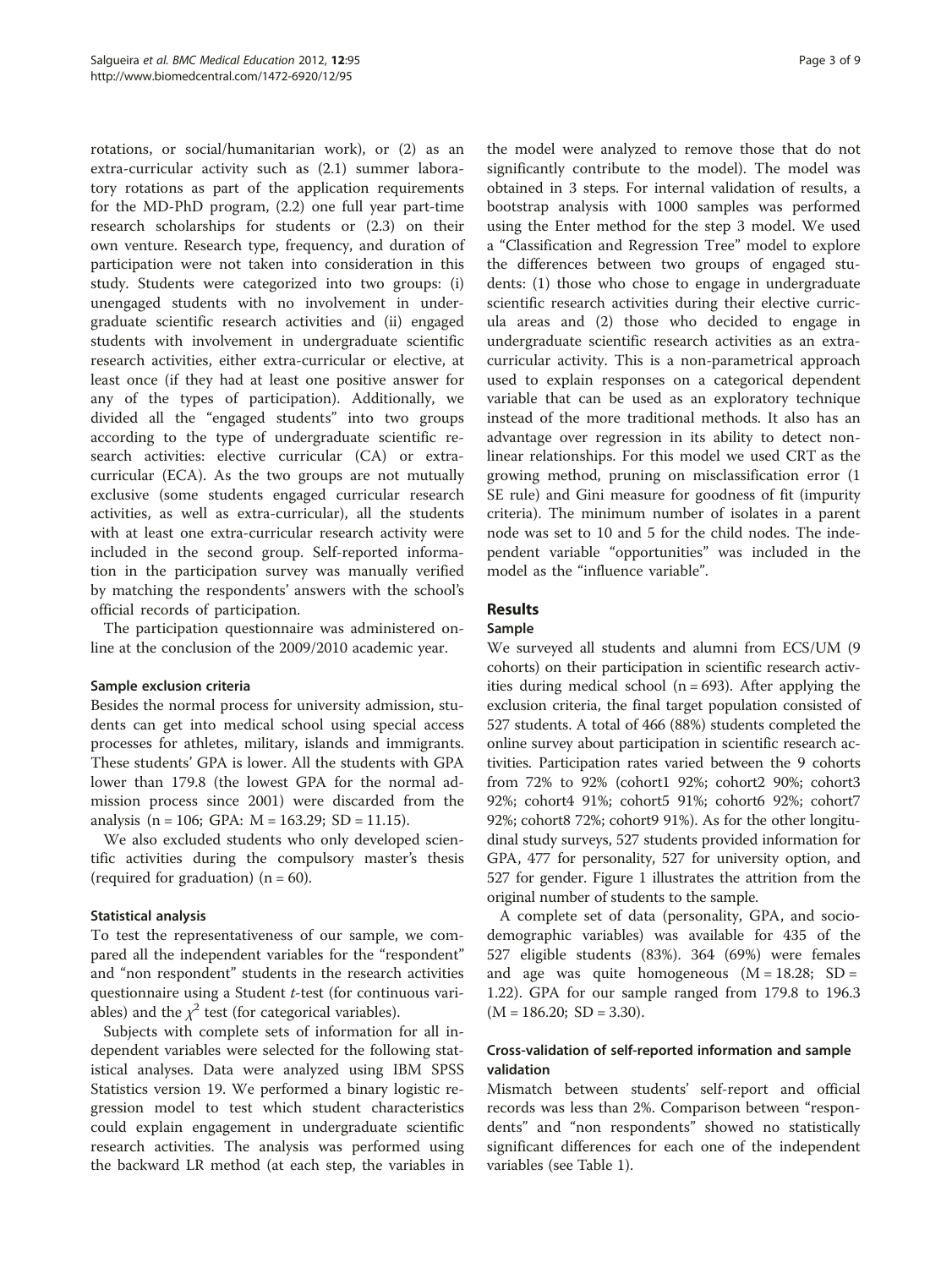<span id="page-3-0"></span>

#### Research Engagement

Over more than half (61%) of the participants had never engaged in undergraduate scientific research activities. Within the groups of students with involvement in undergraduate scientific research activities  $(N = 181)$ 56% engaged in an elective curricular activity and 44% in an extra-curricular activity.

## Students' characteristics associated with engagement in research

The variables in the regression model significantly predicted engagement in undergraduate scientific research activities  $(G2(8) = 123.220; p < .001)$ . Results show that male students are two times more likely to participate than females. For every five points increment in GPA, students increase their probability of participation by 67% (1.67 times more likely). Five more points in openness increase the chance of participation by 57% (1.57 times more likely) and in conscientiousness by 26% (1.26 times more likely). Scoring five points higher for extraversion decreases the chances of participation by 33% (0.67 times less likely). For every additional year in medical school there is a 1.6 fold increase in the likelihood of participation. No statistical significance was found for neuroticism nor agreeableness.

Using a cut point value of 0.5, the model correctly classifies 74% of the subjects (62% of participants and

81% of non-participants), 13% more than chance. Overall, the model explains 33% of the dependent variable's observed variance (Nagelkerke Pseudo- $R^2$ = .334). Hosmer-Lemeshow test showed a good model fit  $(\chi^2HL(8) = 10.378, p = .239)$ . The odds ratios for the original regression model and the bootstrap model are shown in Table [2](#page-5-0). In the bootstrap analysis, the small bias and standard error values, the fact that all B values are inside the confidence intervals and the fact that statistical significance for all variables is maintained, confirm the stability of the model.

A "Decision Tree" (Figure [2\)](#page-6-0) was used to identify the variables that discriminate between the students engaged in "Extra-curricular" undergraduate scientific research activities (ECA)  $(n = 74)$  and those engaged in "Curricular" undergraduate scientific research activities  $(CA)$  (n = 96). The final tree consisted of 10 nodes, 6 of which were terminal nodes.

The CRT method automatically excluded agreeableness, neuroticism, extroversion, and university option, as these variables did not make a statistically significant contribution to the final model. The first split was based on student gender. The proportion of male students involved in ECA was higher. First generation male students are more involved in ECA than second generation ones. Second generation males with higher levels of openness and higher GPA tend to be more involved in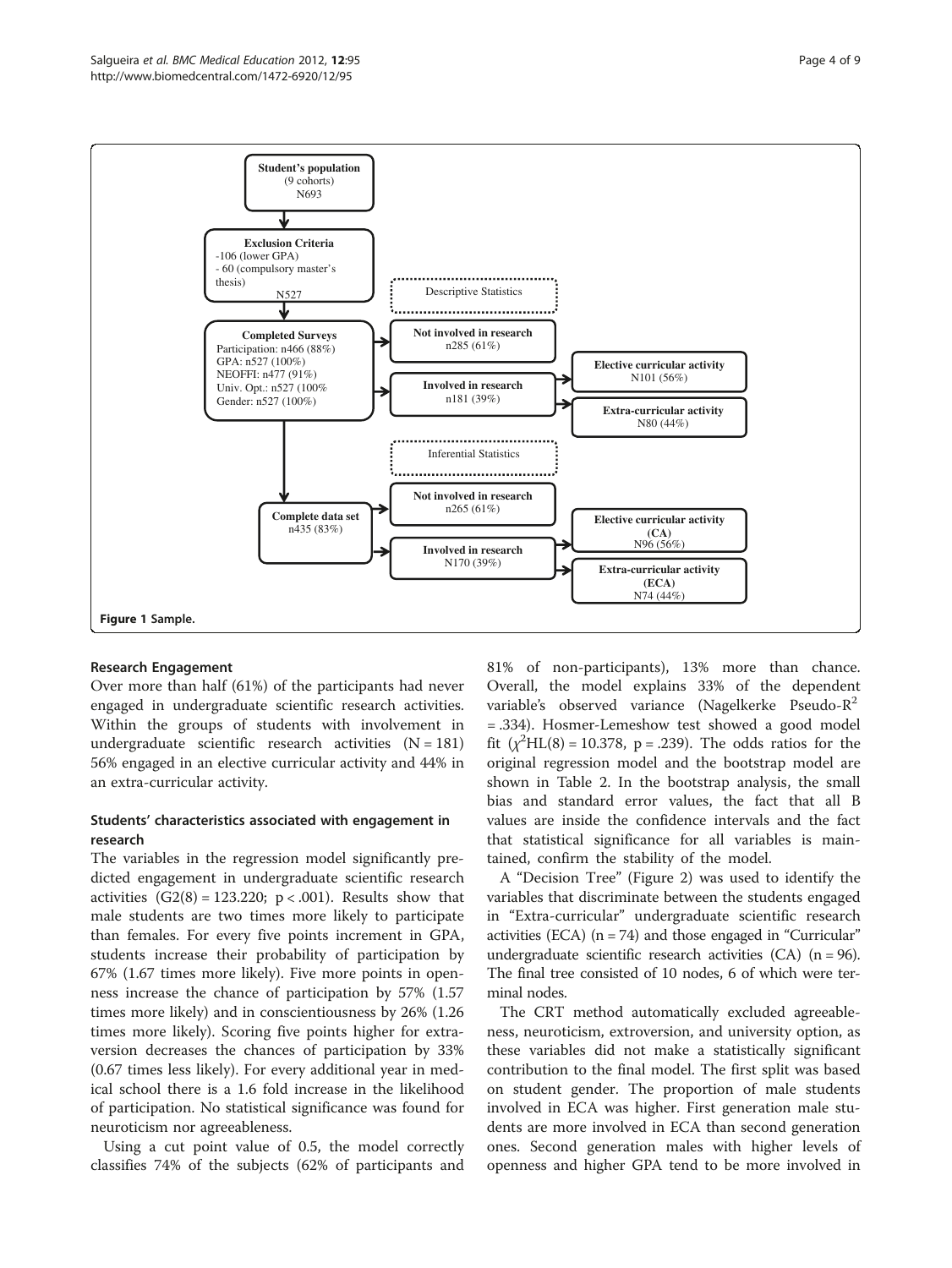| INDEPENDENT VARIABLES               |   | Non respondents<br>$n = 62$ |          | <b>Respondents</b> |           | <b>Total</b> |           | <b>Mean difference</b>           |  |  |
|-------------------------------------|---|-----------------------------|----------|--------------------|-----------|--------------|-----------|----------------------------------|--|--|
|                                     |   |                             |          | $n = 465$          |           | $n = 527$    |           | (T-Test/ $\chi^2$ Test)          |  |  |
|                                     |   | n(%)                        | Mean/SD  | n(%)               | Mean/SD   | n(%)         | Mean/SD   |                                  |  |  |
| Opportunities                       |   | 62 (100%)                   | 3.6/1.9  | 465 (100%)         | 3.4/1.9   | 527 (100%)   | 3.4/1.9   | $t(525) = .946$ , n.s.           |  |  |
| <b>GPA</b>                          |   | 62 (100%)                   | 186/3.2  | 465 (100%)         | 186.1/3.3 | 527 (100%)   | 186.1/3.3 | $t(525) = -.404$ , n.s.          |  |  |
| Neuroticism                         |   | 41 (66%)                    | 24.7/6.8 | 437 (94%)          | 23.9/7.7  | 478 (91%)    | 23.9/7.6  | $t(476) = .804$ , n.s.           |  |  |
| Extroversion                        |   | 41 (66%)                    | 32.6/7.9 | 437 (94%)          | 31.2/5.4  | 478 (91%)    | 31.3/5.7  | $t(475) = 1.663$ , n.s.          |  |  |
| Openness                            |   | 41 (66%)                    | 29.5/5.3 | 436 (94%)          | 30.5/5.4  | 477 (91%)    | 30.4/5.4  | $t(475) = 1.373$ , n.s.          |  |  |
| Agreeableness                       |   | 41 (66%)                    | 33.7/5.6 | 437 (94%)          | 33.9/5.3  | 478 (91%)    | 33.9/5.3  | $t(476) = -.160$ , n.s.          |  |  |
| Conscientiousness                   |   | n41 (66%)                   | 32.2/5.8 | n436 (94%)         | 33.7/6.6  | n477 (91%)   | 33.6/6.6  | $t(475) = 1.209$ , n.s.          |  |  |
| Gender                              | F | 43 (69%)                    |          | 321 (69%)          |           | 364 (69%)    |           | $x^2(1, N = 527) = 0.02$ , n.s.  |  |  |
|                                     | M | 19 (31%)                    |          | 144 (31%)          |           | 163 (31%)    |           |                                  |  |  |
| This university was my first option |   | 42 (68%)                    |          | 356 (77%)          |           | $-398(76%)$  |           | $x^2(1, N = 398) = 2.576$ , n.s. |  |  |

<span id="page-4-0"></span>Table 1 Sample validation: comparison between "respondents" and "non respondents" for each independent variable

ECA. Female participation in ECA is related to lower levels of conscientiousness.

The risk estimate for the "Decision Tree" was .29 (SE.035). Overall the model correctly classified 72% of the subjects (81% CA and 61% ECA).

#### **Discussion**

Collectively, our results show that three out of the Big Five dimensions of personality (openness to experience, conscientiousness, and extraversion), gender, and GPA have a unique and statistically significant contribution to students' involvement in undergraduate scientific research activities.

To the best of our knowledge this is the first study to consider the contribution of student's individual characteristics to engagement in undergraduate scientific research activities. Also, this study takes into consideration a student's actual research participation behavior, rather than future intentions of participation or positive attitudes towards research and science [\[12,13\]](#page-7-0).

Although the associations observed were statistically significant, they were modest, which is not surprising given the complexity of human behavior. That is, other individual and contextual factors might influence student's engagement (e.g. students' autonomy levels or availability of role models amongst the faculty). In fact, previous studies determined that personality variables usually account for about 14% of the variance in behavior [\[26\]](#page-8-0). Our model, by adding other individual characteristics to personality traits, explained 33% of the variance, thus adding an important dimension to the understanding of complex decision-making behaviors.

Personality predicts behavior to the extent that it can influence the psychological state of an individual and predispose him to action. Considering that "open individuals" are characterized as being intellectually curious,

creative, and more adaptable to novel situations, their higher involvement is congruent with the type of work and intellectual curiosity demanded by scientific research. Motivation, persistence, careful planning, and the ability to delay gratification are important traits for this activity and are common to individuals with high conscientiousness scores; thus, it is not surprising that both openness and conscientiousness positively influence students' participation. In contrast, "extroverted individuals" tend to value more socially stimulating activities and are less likely to concentrate on demanding cognitive tasks, which is likely to explain a smaller involvement of highly extroverted individuals [[36\]](#page-8-0).

Higher GPA was linked to greater engagement in research. One of the reasons underlying this relation might be that students with higher GPAs could be more confident in their ability to use their transferable skills (for example, communication skills and time management) to tackle the demands that come with scientific research participation.

Also, results showed that male students are more likely to be involved in research. Gender imbalances in engagement have been reported [[22\]](#page-8-0) and might be caused by cultural and social factors that keep women from participating (for example, lower levels of autonomy and unavailability of female role models) or by different self-perceptions of competence between males and females. In fact, a study by Burgoyne et al. [[37](#page-8-0)] demonstrated that male students felt significantly more competent in transferable and research-specific skills and biological statistics. It is also possible that female students are more focused on academic performance and prefer to invest their time and efforts in what they perceive to be more curriculum-related activities. Interestingly, the categorization of two sub-samples according to the type of involvement (elective curricular or extra-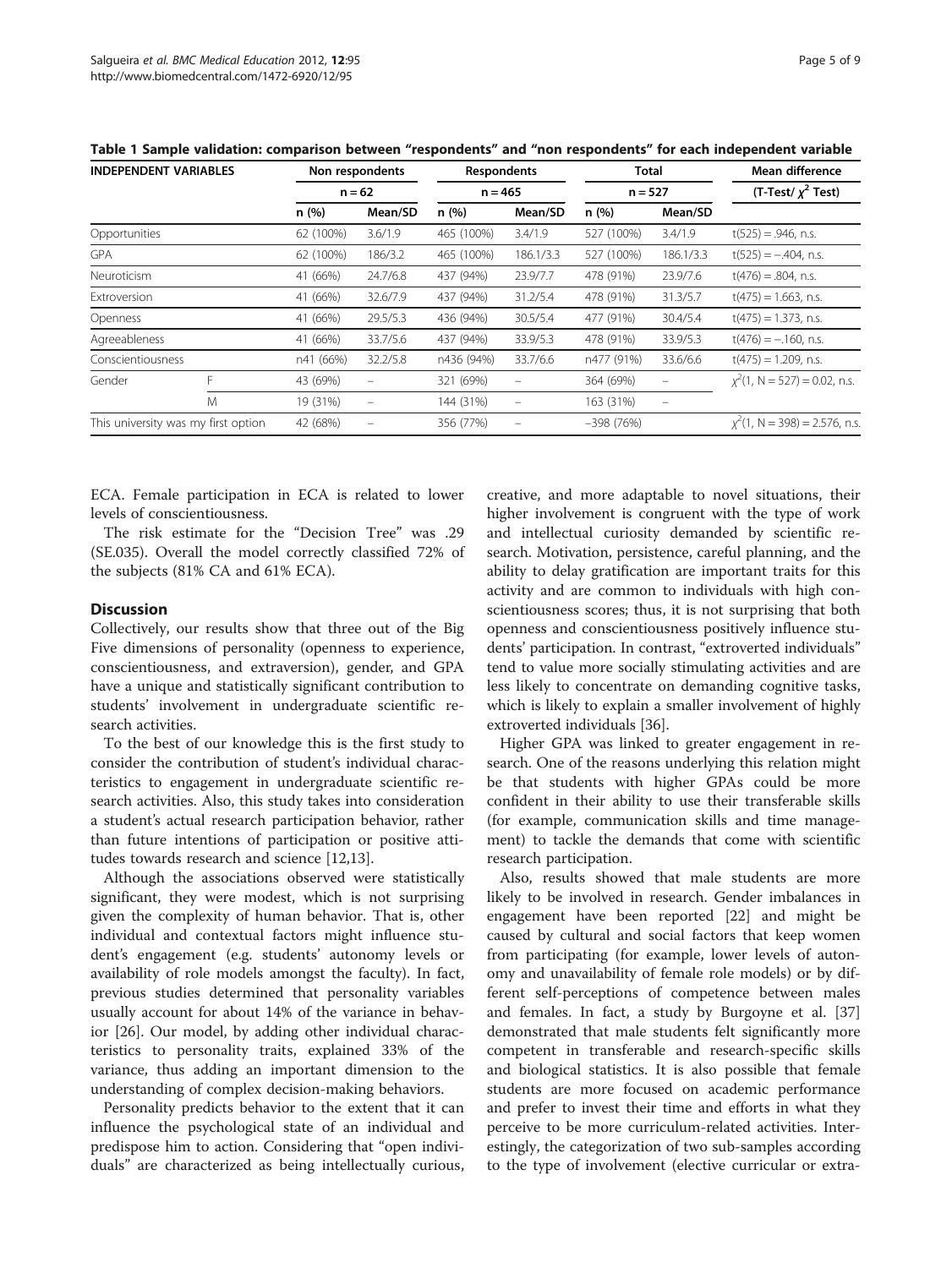| <b>INDEPENDENT</b><br><b>VARIABLES</b> | Step 1<br>Model |            | Step 2    |            | Step 3    |                        |            |                          |             |                          |                          |                          |          |  |
|----------------------------------------|-----------------|------------|-----------|------------|-----------|------------------------|------------|--------------------------|-------------|--------------------------|--------------------------|--------------------------|----------|--|
|                                        |                 |            |           | Model      |           | Model                  |            |                          |             | Bootstrap (1000 samples) |                          |                          |          |  |
|                                        | B               | Exp(B)     | В         | Exp(B)     | В         | $\chi^2_{\text{WALD}}$ | Exp(B)     | Exp<br>$(B*5)$           | <b>Bias</b> | Std.<br>Error            | Sig.<br>(2-tailed)       | Conf. Int.<br>(95%)      |          |  |
| <b>OPPORTUNITIES</b>                   | .480            | $1.616***$ | .480      | $1.616***$ | .475      | 48.860***              | $1.608***$ | $\overline{\phantom{0}}$ | .007        | .068                     | .001                     | .358                     | .623     |  |
| PERSONALITY TRAITS                     |                 |            |           |            |           |                        |            |                          |             |                          |                          |                          |          |  |
| Extroversion                           | $-080$          | .923**     | $-080$    | .923**     | $-080$    | $10,490**$             | .923**     | 0.670                    | $-0.003$    | .027                     | .004                     | $-138$                   | $-0.032$ |  |
| Neuroticism                            | $-0.030$        | .971       | $-0.030$  | .970       | $-0.030$  | 2,875                  | .971       | $\qquad \qquad -$        | $-0.002$    | .017                     | .059                     | $-062$                   | .004     |  |
| Openness to<br>experience              | .090            | $1.094***$ | .089      | $.093***$  | .090      | $15,141***$            | $1.094***$ | 1.567                    | .001        | .025                     | .001                     | .046                     | .146     |  |
| Conscientiousness                      | .046            | $1.047*$   | .046      | $1.048*$   | .047      | $6,126*$               | $1.049*$   | 1.268                    | .001        | .019                     | .005                     | .011                     | .088     |  |
| Agreeableness                          | $-0.042$        | .959       | $-0.042$  | .959       | $-0.044$  | 3,647                  | .957       | $\overline{\phantom{0}}$ | $-0.002$    | .025                     | .064                     | $-0.096$                 | .003     |  |
| <b>SOCIO-DEMOGRAPHICS</b>              |                 |            |           |            |           |                        |            |                          |             |                          |                          |                          |          |  |
| Gender                                 | .700            | $2.014***$ | .700      | $2.014**$  | .707      | 7,376**                | $2.029**$  | $\overline{\phantom{0}}$ | .014        | .262                     | .004                     | .214                     | 1.251    |  |
| 1st Generation<br>Student              | $-0.043$        | .958       |           |            |           |                        |            |                          |             |                          |                          |                          |          |  |
| <b>ADMISSION DATA</b>                  |                 |            |           |            |           |                        |            |                          |             |                          |                          |                          |          |  |
| <b>GPA</b>                             | .095            | 1.099*     | .094      | 1.098*     | .103      | $8,051***$             | $1.108***$ | 1.672                    | .005        | .039                     | .008                     | .030                     | .179     |  |
| University choice                      | .175            | 1.191      |           | .176 1.193 | $\equiv$  |                        | $\equiv$   | $\equiv$                 | $\equiv$    | $\equiv$                 | $\qquad \qquad -$        | $\overline{\phantom{m}}$ |          |  |
| Constant                               | $-19.794$       | .000       | $-19.627$ | .000       | $-21.123$ | 9,943                  | .000       | $\overline{\phantom{0}}$ | $-0.801$    | 7.107                    | $\overline{\phantom{m}}$ | $-35.421$                | $-7.579$ |  |
| $\mathbb N$                            | 435             |            | 435       |            | 435       |                        |            |                          |             |                          |                          |                          |          |  |
| Pseudo R-square                        | .335            |            | .335      |            | .334      |                        |            |                          |             |                          |                          |                          |          |  |
| -2 log likelihood                      | 458.544         |            | 458.577   |            | 458.903   |                        |            |                          |             |                          |                          |                          |          |  |

<span id="page-5-0"></span>Table 2 Odds ratios for the regression model: original and bootstrap

 $*$ p < .05;  $*$  $*$ p < .01;  $*$  $*$  $*$ p < .001.

curricular), revealed the proportion of women engaged in scientific research in extra-curricular settings was even lower. However, this proportion increased if we only considered the female students with lower "conscientiousness" scores, suggesting that female students might be more focused on curricular performance.

Besides finding the effect of individual characteristics on undergraduate scientific research activities engagement, we found that some of these dimensions (gender, conscientiousness, openness, and GPA) are also related to the type of extra-curricular involvement students choose, which further strengthens our findings. Interestingly, parents' education was also a factor that influenced student engagement in extra-curricular undergraduate scientific research activities. In fact, for males, being a "first generation student" seems to have an impact on the type of involvement they choose to have. Available data from other studies points in different directions: first generation students were found to have lower educational aspirations and to be less involved in campus activities [\[38](#page-8-0)]. However, these studies were not done with medical students and it is quite possible that the very demanding selection process for medical school admission might be selecting first generation students for whom their family's educational background is not relevant for their educational attainment. Also, changes in the Portuguese educational, social, and economic reality in the past two decades might mean new career opportunities for first generation students, encouraging them, and their families, to invest in different activities that can contribute to their professional success.

If one assumes that student engagement in research is a positive behavior that should be encouraged, taking student characteristics into consideration might result in more targeted efforts of recruitment and hold greater promise in contributing to the sustainability of the physician-scientist career pipeline.

#### Limitations

Caution must be used in making generalizations from the study results in light of the following limitations. Although the participants in our study were exposed to similar curricula, faculty, staff, and educational opportunities (all of which can be discarded as confounding factors in the present study), they all originated from one single institution. Even though we considered the number of opportunities the students had to engage in research, the fact that not all of the students were in the same curricular stage is a limitation. Bootstrap analysis supports the validity of our regression model, but further confirmation in prospective studies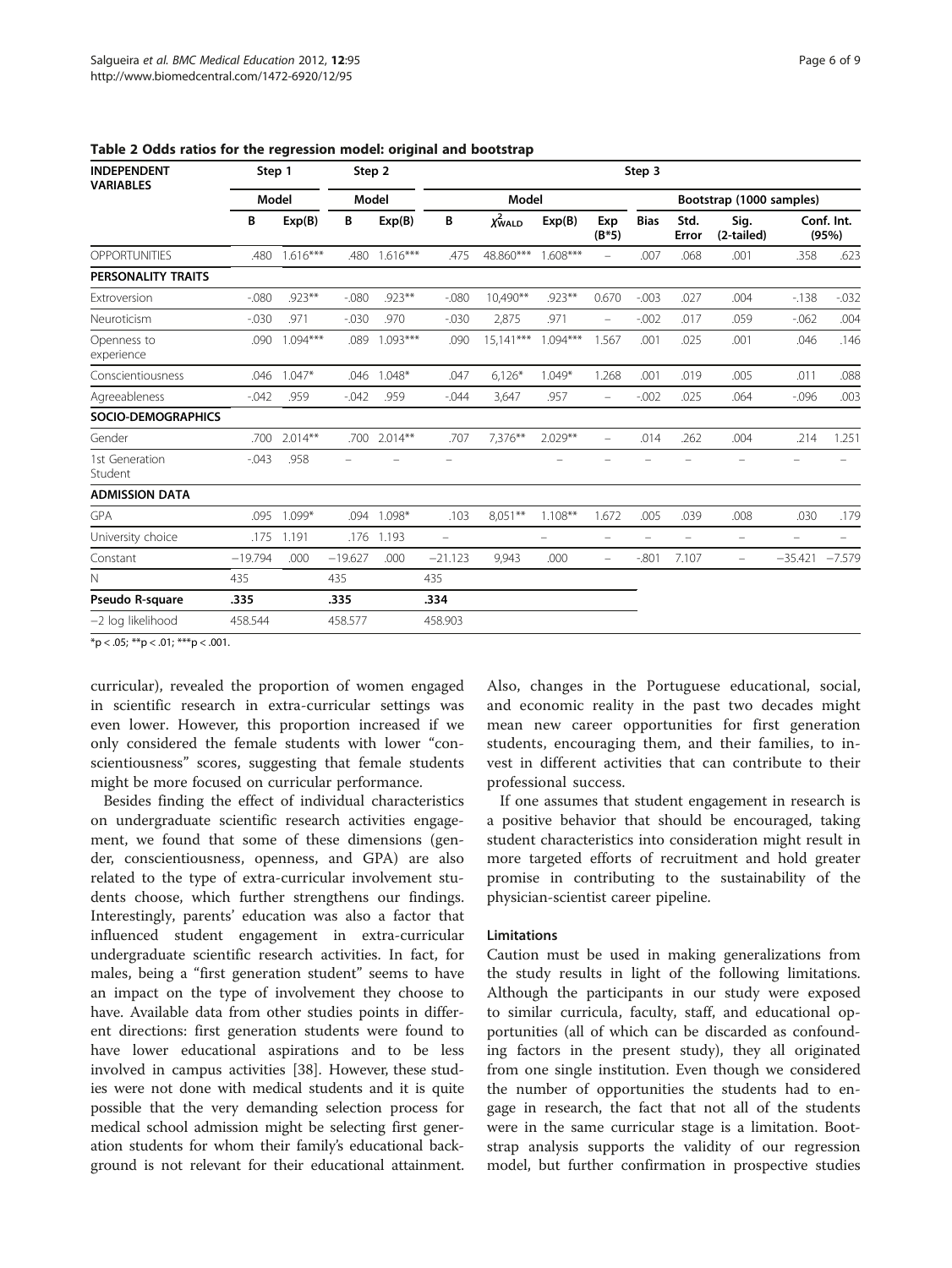<span id="page-6-0"></span>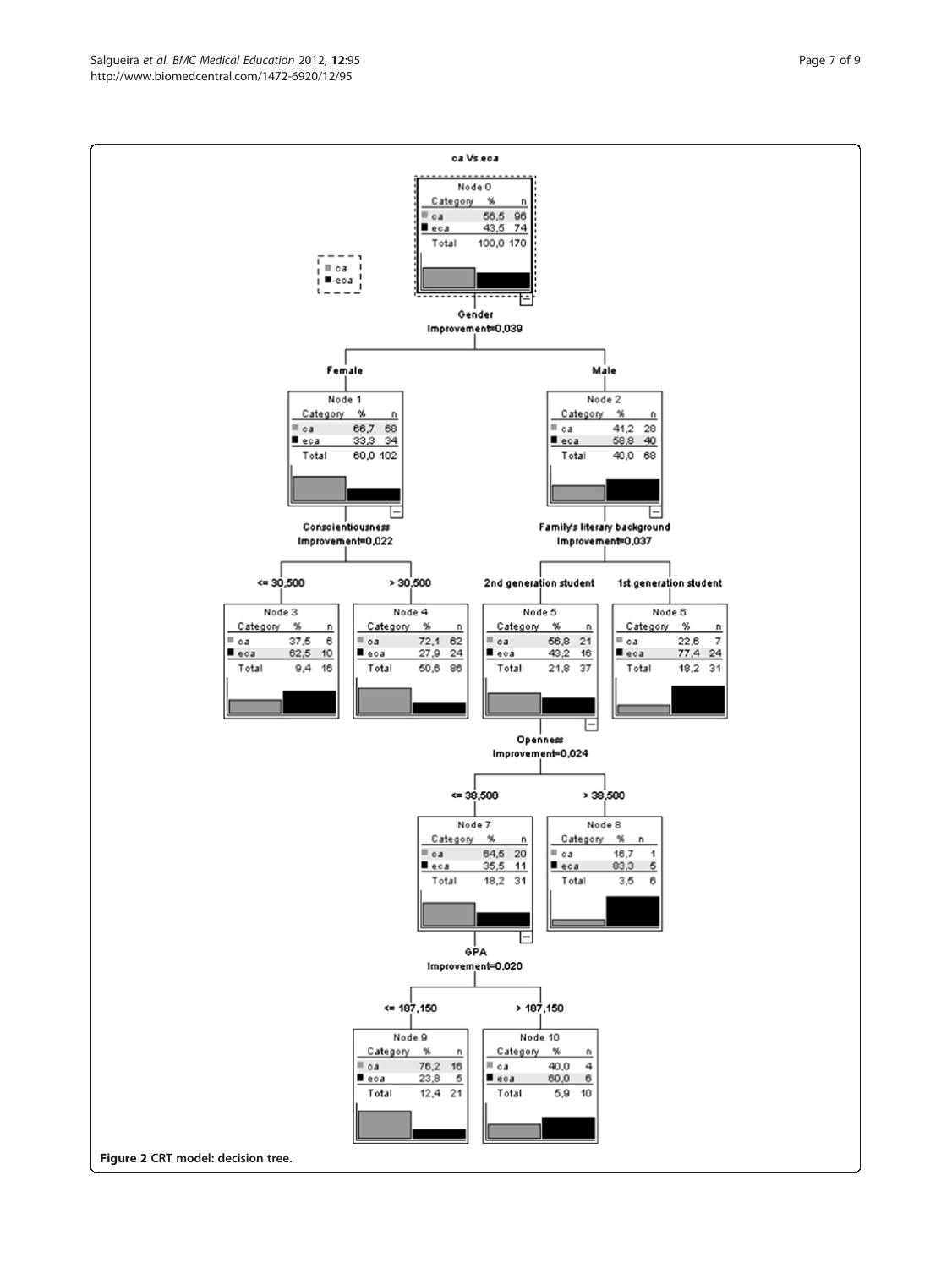<span id="page-7-0"></span>and with future cohorts of students is needed to further address the issue. Because the number of students engaging in research activities is low, our CRT sample was small. For that reason, no cross-validation method was used and we allowed small minimum numbers of subjects in the child nodes. Further analysis with greater samples is crucial. Future studies that take into account these shortcomings will certainly contribute to a better definition and characterization of the best predictors of engagement in research activities. Our study discards all variables related to institutional context and it also does not explore subsequent behavior of engagement exhibited by the students (e.g. abandoning research after they have engaged versus maintaining the behavior in a consistent manner). Future qualitative research might give an insight on other important variables associated with student's engagement in scientific research.

## Conclusions

Our results showed that male students are two times more likely to participate in research activities than females. Students with higher GPA and higher scores of openness and conscientiousness are also more likely to engage in research activities. On the contrary, higher scores in extraversion decrease the likelihood of participation. Other personality dimensions like neuroticism and agreeableness have no predictive power over students' engagement in research.

Our findings also add some insight on student's characteristics related to student's participation in extracurricular research activities, showing that male, 1st generation students are more involved and that female participation in ECA is related to lower levels of conscientiousness.

#### Competing interests

The authors declare that they have no competing interests.

#### Authors' contributions

All authors designed the study. AS, MG and EM administered the surveys. AS and PC developed the statistical analysis. AS wrote the first draft of the manuscript. All authors have reviewed and approved the text of the manuscript.

#### Funding/Support

The longitudinal study was sponsored by a grant from the Portuguese Foundation for Science and Technology - project PTDC/ESC/65116/2006.

#### Acknowledgments

The authors wish to thank the students who so willingly participated in this study and John Phebus (NBME) for his assistance in revising the manuscript.

#### Author details

<sup>1</sup> Life and Health Sciences Research Institute (ICVS), School of Health Sciences, University of Minho, Campus e Gualtar, 4710-057, Braga, Portugal. <sup>2</sup>Instituto Universitário de Lisboa (ISCTE-IUL), Cis-UL, Avenida das Forças Armadas, 1649-026, Lisbon, Portugal.

Received: 26 March 2012 Accepted: 25 September 2012 Published: 15 October 2012

#### References

- 1. Rosenberg LE: Physician-Scientists: Endangered and Essential. Science 1999, 283(5400):331–332. doi:[10.1126/science.283.5400.331.](http://dx.doi.org/10.1126/science.283.5400.331) [http://www.sciencemag.org/cgi.](http://www.sciencemag.org/cgi)
- 2. Moskowitz J, Thompson JN: Enhancing the clinical research pipeline: training approaches for a new century. Academic Medicine 2001, 76(4):307–315. [http://www.ncbi.nlm.nih.gov/pubmed/11299141.](http://www.ncbi.nlm.nih.gov/pubmed/11299141)
- 3. Dickler HB, Korn D, Gabbe SG: Promoting Translational and Clinical Science: The Critical Role of Medical Schools and Teaching Hospitals. PLoS Medicine 2006, 3(9):e378. [http://www.plosmedicine.org/article/info:doi/](http://www.plosmedicine.org/article/info:doi/10.1371/journal.pmed.0030378) [10.1371/journal.pmed.0030378.](http://www.plosmedicine.org/article/info:doi/10.1371/journal.pmed.0030378)
- 4. AAMC: Report of the AAMC-HHMI Committee. Scientific Foundations for Future Physicians. 2009.
- 5. Solomon SS, Tom SC, Pichert J, Wasserman D, Powers AC: Impact of medical student research in the development of physician-scientists. Journal of Investigative Medicine 2003, 51(3):149–156. [http://cmm.uchc.edu/pdfs/JIMarticle.pdf.](http://cmm.uchc.edu/pdfs/JIMarticle.pdf)
- 6. Wyngaarden JB: The clinical investigator as an endagered species. October. 1981, 57(6):415–426.
- 7. Ley TJ, Rosenberg LE: The physician-scientist career pipeline in 2005: build it, and they will come. JAMA 2005, 294(11):1343–1351. [http://www.ncbi.nlm.nih.gov/pubmed/16174692.](http://www.ncbi.nlm.nih.gov/pubmed/16174692)
- 8. Silcox LC, Ashbury TL, VanDenKerkhof EG, Milne B: Residents' and program directors' attitudes toward research during anesthesiology training: a Canadian perspective. Anesthesia and analgesia 2006, 102(3):859–864. [http://www.ncbi.nlm.nih.gov/pubmed/16492841.](http://www.ncbi.nlm.nih.gov/pubmed/16492841)
- 9. Siemens DR, Punnen S, Wong J, Kanji N: A survey on the attitudes towards research in medical school. BMC medical education 2010, 10:4. [http://www.pubmedcentral.nih.gov/articlerender.fcgi?](http://www.pubmedcentral.nih.gov/articlerender.fcgi?artid=2823602&tool=pmcentrez&rendertype=abstract) [artid=2823602&tool=pmcentrez&rendertype=abstract.](http://www.pubmedcentral.nih.gov/articlerender.fcgi?artid=2823602&tool=pmcentrez&rendertype=abstract)
- 10. Straus SE, Straus C: Career Choice in Academic Medicine. Journal of General Internal Medicine. 2006, 21(12):1222–1229.
- 11. Borges NJ, Navarro AM, Grover A, Hoban JD: How, when, and why do physicians choose careers in academic medicine? A literature review. Academic Medicine 2010, 85(4):680–686. [http://www.ncbi.nlm.nih.gov/](http://www.ncbi.nlm.nih.gov/pubmed/20354389) [pubmed/20354389.](http://www.ncbi.nlm.nih.gov/pubmed/20354389)
- 12. Vujaklija A, Hren D, Sambunjak D, et al: Can teaching research methodology influence students' attitude toward science? Cohort study and nonrandomized trial in a single medical school. Journal of investigative medicine: the official publication of the American Federation for Clinical Research 2010, 58(2):282–286. [http://www.ncbi.nlm.nih.gov/pubmed/](http://www.ncbi.nlm.nih.gov/pubmed/20130460) [20130460](http://www.ncbi.nlm.nih.gov/pubmed/20130460).
- 13. Hren D, Lukic IK, Marusic A, et al: Teaching research methodology in medical schools: Students ' attitudes towards and knowledge about science. Medical Education. 2004, 38(1):81-86.
- 14. Dyrbye LN, Davidson LW, Cook DA: Publications and presentations resulting from required research by students at Mayo Medical School, 1976–2003. Academic Medicine 2008, 83(6):604–610. [http://www.ncbi.nlm.](http://www.ncbi.nlm.nih.gov/pubmed/18520471) [nih.gov/pubmed/18520471](http://www.ncbi.nlm.nih.gov/pubmed/18520471).
- 15. Zier K, Friedman E, Smith L: Supportive Programs Increase Medical Students' Research Interest and Productivity. Journal of Investigative Medicine 2006, 54(04):201. [http://journals.bcdecker.com/CrossRef/showText.](http://journals.bcdecker.com/CrossRef/showText.aspx?path=JIM/volume) [aspx?path=JIM/volume](http://journals.bcdecker.com/CrossRef/showText.aspx?path=JIM/volume) 54%2C 2006/issue 04%2C May/jim\_2006\_05013/ jim\_2006\_05013.xml.
- 16. Segal S, Lloyd T, Houts P, et al: The association between students' research involvement in medical school and their postgraduate medical activities. Academic Medicine 1990, 65(8):530. [http://journals.lww.com/](http://journals.lww.com/academicmedicine/Abstract/1990/08000/The_association_between_students__research.10.aspx) [academicmedicine/Abstract/1990/08000/](http://journals.lww.com/academicmedicine/Abstract/1990/08000/The_association_between_students__research.10.aspx) [The\\_association\\_between\\_students\\_\\_research.10.aspx](http://journals.lww.com/academicmedicine/Abstract/1990/08000/The_association_between_students__research.10.aspx).
- 17. Fang D, Meyer RE: Effect of two Howard Hughes Medical Institute research training programs for medical students on the likelihood of pursuing research careers. Academic Medicine 2003, 78(12):1271–1280. [http://www.ncbi.nlm.nih.gov/pubmed/14660432.](http://www.ncbi.nlm.nih.gov/pubmed/14660432)
- 18. Brass LF, Akabas MH, Burnley LD, et al: Are MD-PhD programs meeting their goals? An analysis of career choices made by graduates of 24 MD-PhD programs. Academic Medicine 2010, 85(4):692–701. [http://www.ncbi.nlm.nih.gov/pubmed/20186033.](http://www.ncbi.nlm.nih.gov/pubmed/20186033)